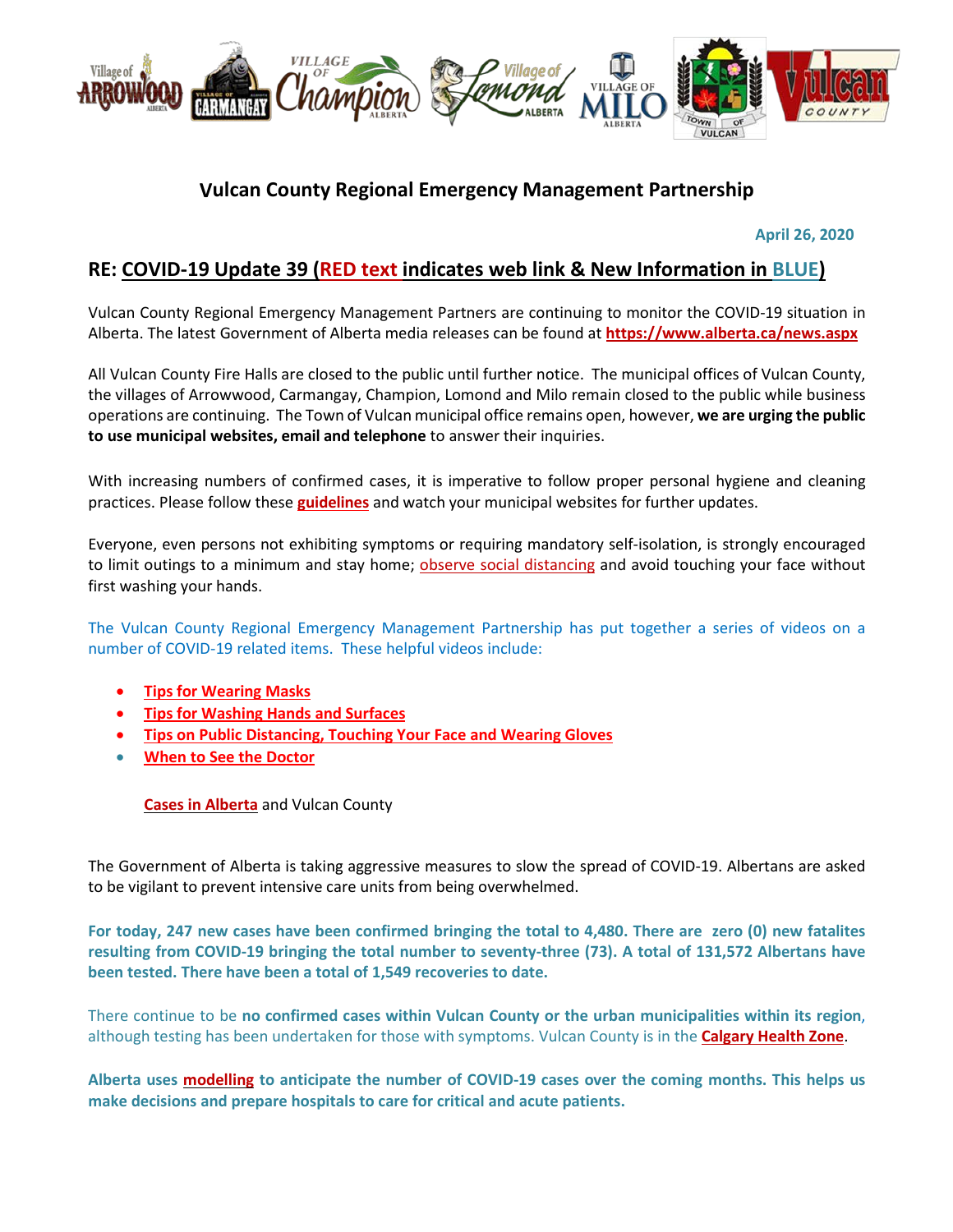

#### **Support for Albertans**

For those in financial distress, **[Emergency financial assistance programs](https://www.alberta.ca/emergency-financial-assistance.aspx)** are available and information can be found online. Some local programs are also available through Family and Community Support Services (FCSS).

The Government of Alberta has introduced **[rent controls](https://www.alberta.ca/information-tenants-landlords.aspx)**that prohibit evictions before May 1, 2020, or increasing rents until the State of Public Health Emergency has been lifted.

Alberta Health Services has developed a [COVID19 Resource Page for the Low German Mennonite Community.](https://sites.google.com/view/lgmcovidresources/home) There is a Low German COVID19 overview video available [HERE,](https://www.youtube.com/watch?v=gChNtbeUeIQ&feature=youtu.be) as well as Low German pandemic history available [HERE.](https://www.youtube.com/watch?v=g-qqk_J6c5Q) An English and Low German COVID19 Screening audio can be found [HERE.](https://villageofarrowwood.ca/covid19-screening-in-english-and-low-german/)

**Alberta Connects Contact Centre** is available seven days a week, from 8 a.m. to 8 p.m. Albertans can call tollfree from anywhere in the province by dialing 310-4455 for general information about the Government of Alberta and its response to COVID-19, or for help contacting individual program areas. This line cannot provide medical advice. Anyone who has health concerns or is experiencing symptoms of COVID-19 should complete an online **[COVID-19 self-assessment.](https://myhealth.alberta.ca/Journey/COVID-19/Pages/COVID-Self-Assessment.aspx)**

#### **Guidance on Outdoor Activities**

With the weather warming up, there are many outdoor activities Albertans can do safely while still following all public health orders. When outdoors in public, Albertans can take a number of precautions to protect themselves and those around them:

- Plan your activity in advance to ensure physical distancing is possible. If your activity involves a public place:
	- o consider going during non-peak hours
	- o walk along the sides of trails and other public pathways to maintain distance
- Limit activities with people from other households; make sure everyone is aware of the requirement for physical distancing.
- Practice good hygiene:
	- o wash your hands frequently
	- o refrain from touching your face with unclean hands
	- o carry and use hand sanitizer
- Wear a mask in public places to help limit the risk of spread to others.

Restrictions on events, gatherings and certain types of businesses are in place to limit situations where COVID-19 could be transmitted through contact with an infected person or through contact with frequently touched surfaces and objects.

#### **Isolation**

You are legally required to self-isolate for:

- 14 days if you returned from international travel or are a close contact of a person with COVID-19
- 10 days if you have a cough, fever, shortness of breath, runny nose, or sore throat that is not related to a pre-existing illness or health condition

If you are self-isolating: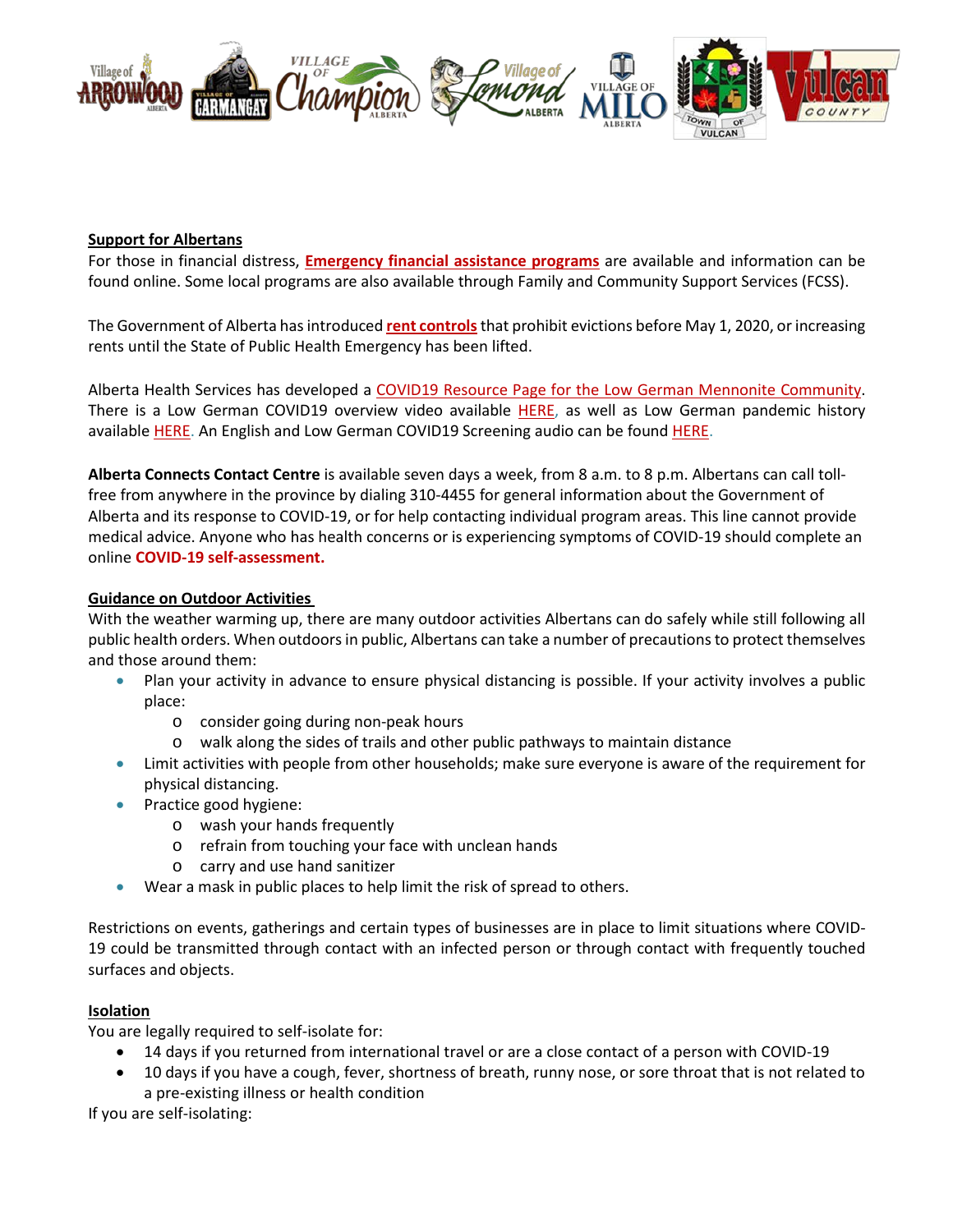

- Stay home do not go to work, social events or any other public areas or community settings
- Avoid close contact with other people, including household members but especially seniors and people with chronic conditions or compromised immune systems
- Do not use public transportation or ride sharing
- Do not go for walks in public places. This includes children in mandatory self-isolation.
- If you go outside, you must remain on private property not accessible by others.
- If you live in an apartment building or high-rise, you must stay inside and cannot use the elevators or stairwells. If your balcony is private and at least 2 metres away from other balconies, you may use your balcony to get fresh air.

## **Gathering Restrictions**

No gathering of more than 15 people is allowed in one indoor or outdoor location. Gathering restrictions also apply to all major summer events and festivals in Alberta. Examples of indoor and outdoor gatherings include:

- **Weddings**
- **Funerals**
- **Arts & Cultural Festivals**
- **Agricultural Fairs & Rodeos**
- **Major Sporting Championships** 
	- **Conferences**

• **Concerts** 

• **Religious Services**  • **Informal Events** 

- 
- **Educational Seminars & Workshops**
- **Group Volunteering Initiatives**

All individuals found to be in violation of gathering restrictions are subject to a \$1,000 penalty.

## **811 Health Link**

Once again, people experiencing 7symptoms are to take the **[online](https://myhealth.alberta.ca/Journey/COVID-19/Pages/COVID-Self-Assessment.aspx)** self-assessment.

As a further reminder, **811-health link is for those who are feeling ill and seeking advice**. DO NOT call 811 to report non-compliance of Public Health Orders; these can be reported to the **[Environmental Health Complaint](https://ephisahs.microsoftcrmportals.com/create-case/)  [Link](https://ephisahs.microsoftcrmportals.com/create-case/)** or by calling (403) 943-2288.

## **Alberta Health Services Comments on Playgrounds**

## Avoid Using Public Playgrounds

Parents, caregivers, and children should avoid public playground use at this time due to the following reasons:

- There is limited access to handwashing or hand sanitizer in public playgrounds.
- There is no cleaning and disinfection between playground uses. Playgrounds are not cleaned on a regular basis.
- There is no way to limit the number of children on public play equipment and the recommendation for social distancing is hard to enforce.

Instead of visiting public playgrounds parents and caregivers can:

- Go for walks with children outside, keeping 2 meters away from others.
- Play in yards or open park areas, away from others.